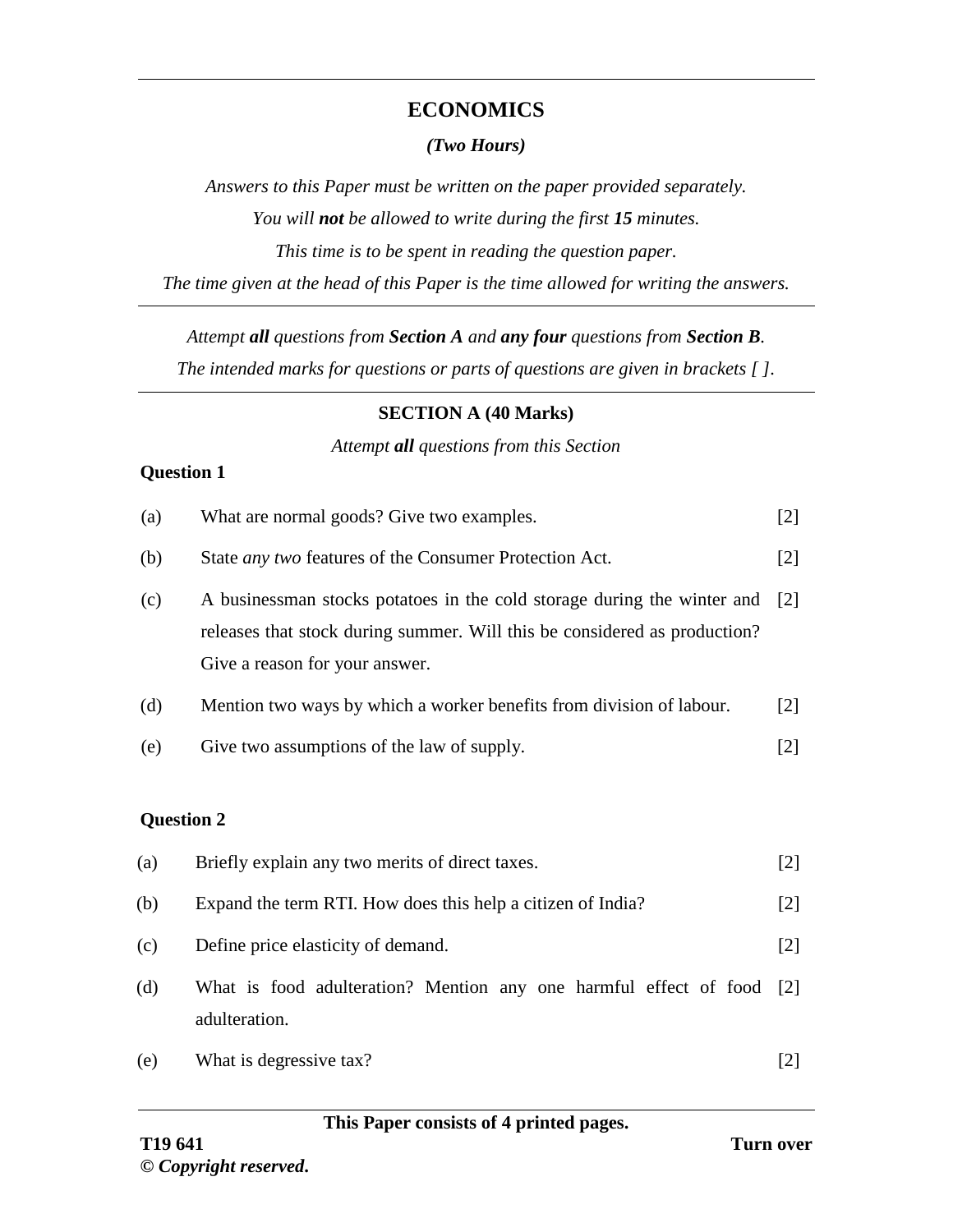# **Question 3**

| (a)               | If a buyer buys less of a commodity when his income falls, how will his<br>demand curve change? Illustrate your answer with a diagram | $\lceil 2 \rceil$ |
|-------------------|---------------------------------------------------------------------------------------------------------------------------------------|-------------------|
| (b)               | State two factors which affect productivity of land.                                                                                  | $[2]$             |
| (c)               | Give two differences between recurring deposits and fixed deposits.                                                                   | $[2]$             |
| (d)               | What is overdraft facility?                                                                                                           | $[2]$             |
| (e)               | State <i>any two</i> reasons for the growth of public expenditure in a country<br>like India in recent times.                         | $\lceil 2 \rceil$ |
| <b>Question 4</b> |                                                                                                                                       |                   |
| (a)               | Draw a well labelled diagram showing the price elasticity of supply of a<br>commodity starting from the origin.                       | $\lceil 2 \rceil$ |
| (b)               | What is land in Economics?                                                                                                            | $[2]$             |
| (c)               | Define supply.                                                                                                                        | $[2]$             |
| (d)               | Indirect taxes are regressive in nature. How can they be made<br>progressive?                                                         | $\lceil 2 \rceil$ |
| (e)               | The income earned by an entrepreneur is residual in nature. Explain.                                                                  | $[2]$             |

## **SECTION B (40 Marks)**

*Attempt any four questions from this Section*

# **Question 5**

| (a) | (i) State the law of demand.                                              |     |
|-----|---------------------------------------------------------------------------|-----|
|     | (ii) Briefly explain any two reasons for its occurrence.                  |     |
| (b) | Define inflation. Explain its impact on the producers and salaried class. | 151 |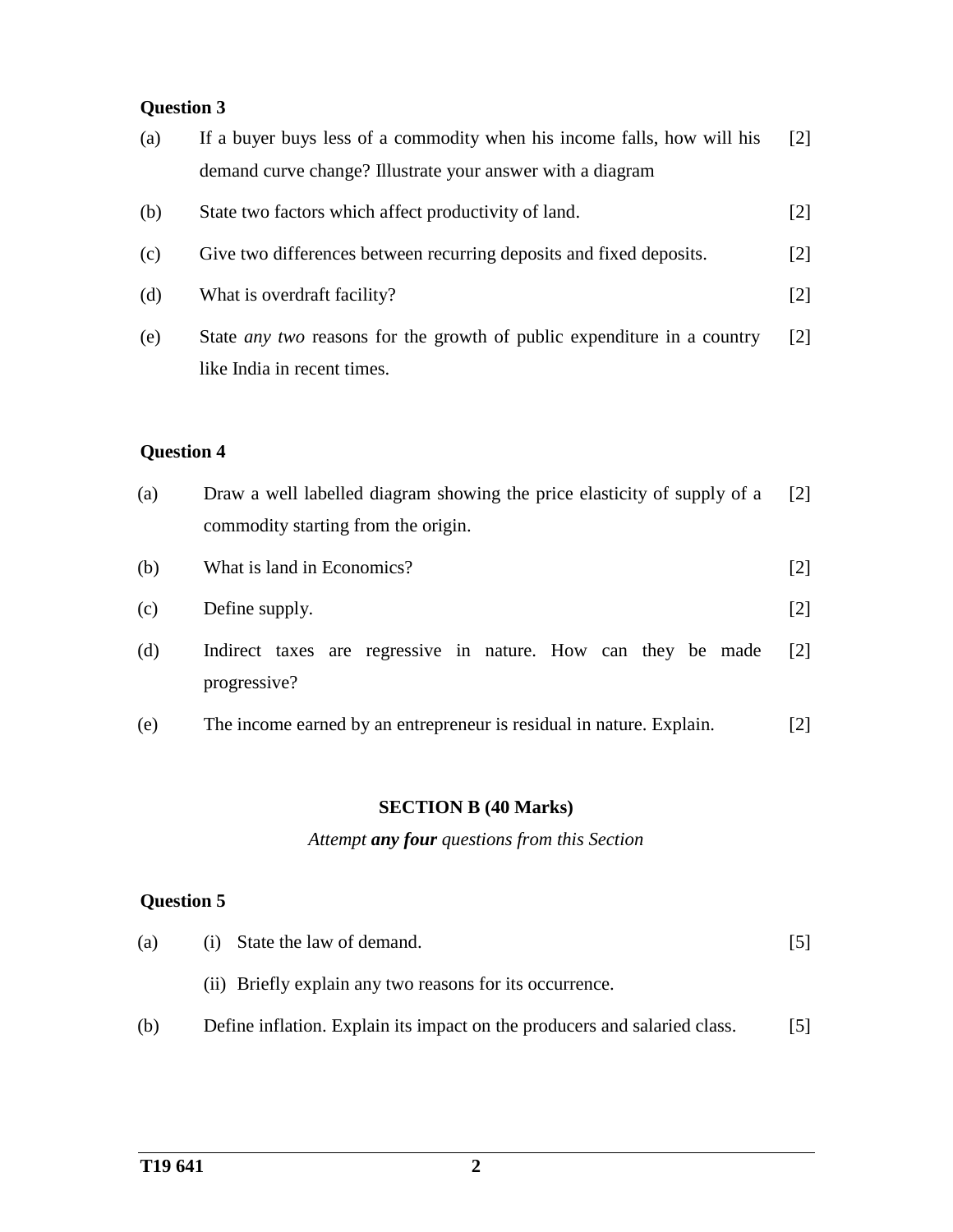# **Question 6**

| (a) | Define Public debt.<br>(1)                                                        | [5]               |
|-----|-----------------------------------------------------------------------------------|-------------------|
|     | (ii) What are Redeemable debts?                                                   |                   |
|     | (iii) Mention two examples of unproductive debt.                                  |                   |
| (b) | Briefly explain the following with reference to the barter system of<br>exchange: | $\lceil 5 \rceil$ |
|     | Lack of common measure of value.<br>(1)                                           |                   |
|     | (ii) Lack of standard of deferred payments.                                       |                   |
|     |                                                                                   |                   |

# **Question 7**

| (a) | Explain the following functions of the Central Bank: | 151 |
|-----|------------------------------------------------------|-----|
|     | Fiscal agent of the government.<br>(1)               |     |
|     | (ii) Advisor to the government.                      |     |
| (b) | Explain <i>any five</i> characteristics of land.     | 151 |

# **Question 8**

| Discuss the risk bearing and decision-making functions of an entrepreneur. [5]<br>(a) |  |
|---------------------------------------------------------------------------------------|--|
|---------------------------------------------------------------------------------------|--|

(b) What is Cost Push inflation? Briefly explain three causes of cost push inflation. [5]

# **Question 9**

| (a) | $(i)$ Define Tax.                                                    |     |
|-----|----------------------------------------------------------------------|-----|
|     | (ii) Give three differences between direct taxes and indirect taxes. |     |
| (b) | (i) Define capital formation.                                        | 151 |
|     | (ii) Briefly discuss the process of capital formation.               |     |